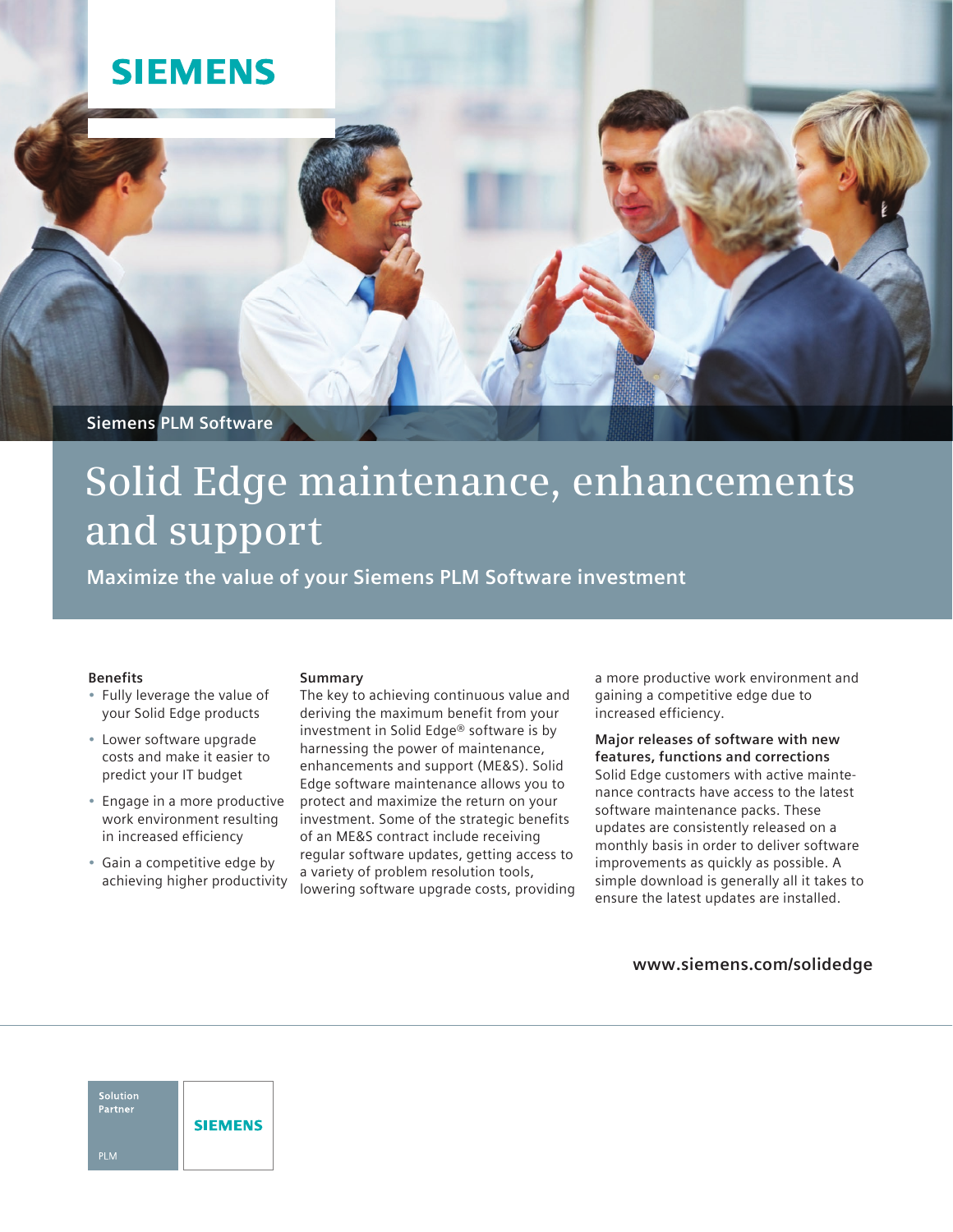## **Solid Edge maintenance, enhancements and support**

#### **Benefits** *continued*

- Receive regular software updates and maintenance releases to ensure system stability and improve usability
- Leverage a full range of problem resolution tools and electronic services 24x7

#### **Features**

- Major and point releases of software with new features, functions and corrections
- Prompt and effective telephone support
- Web-based direct technical support resources via GTAC
- Access to online knowledge base and forum for tips, tricks and solutions



By renewing your yearly maintenance agreement, you avoid costly upgrade fees and the need to repurchase software, thereby averting disruptive technology changes. But most importantly, yearly renewal ensures that your engineers have the best tools and support available to do their jobs.

#### **Point releases of software with corrections and limited new features**

With each new release of Solid Edge, our development team strives to keep you in the forefront of product lifecycle management (PLM) technology. Our maintenance customers automatically receive all new software releases, and every version is filled with customer-driven enhancements and groundbreaking technology.

Avoid time-consuming problems, taking advantage of incremental improvements to make sure your engineers are up-to-date and your company stays competitive. Solid Edge provides maximum productivity, increasing the value of your maintenance dollar with each version installed.

**Prompt and effective technical support** Your channel partner provides your first

line of support for promoting product utilization and supplying technical support requirements. Your needs are addressed by telephone contact and electronic support tools to facilitate the reporting and followup of any technical issues or questions. When addressing your issues, your channel partner will contact the Siemens PLM Software Global Technical Access Center if needed to fully satisfy your support requests. Working with your channel partner, you have access to the latest product updates and can verify the status of individual inquiries. A channel partner gives you the advantage of local and timely support, bridging the gap between time zones, languages and cultures to meet all of your support needs quickly and easily.

Your technical support resources include web-based tools and services using the GTAC support web pages. These pages provide 24x7 access to issue reporting and the status of any reported issues. You can even access and provide updates to any existing incident reports you have opened.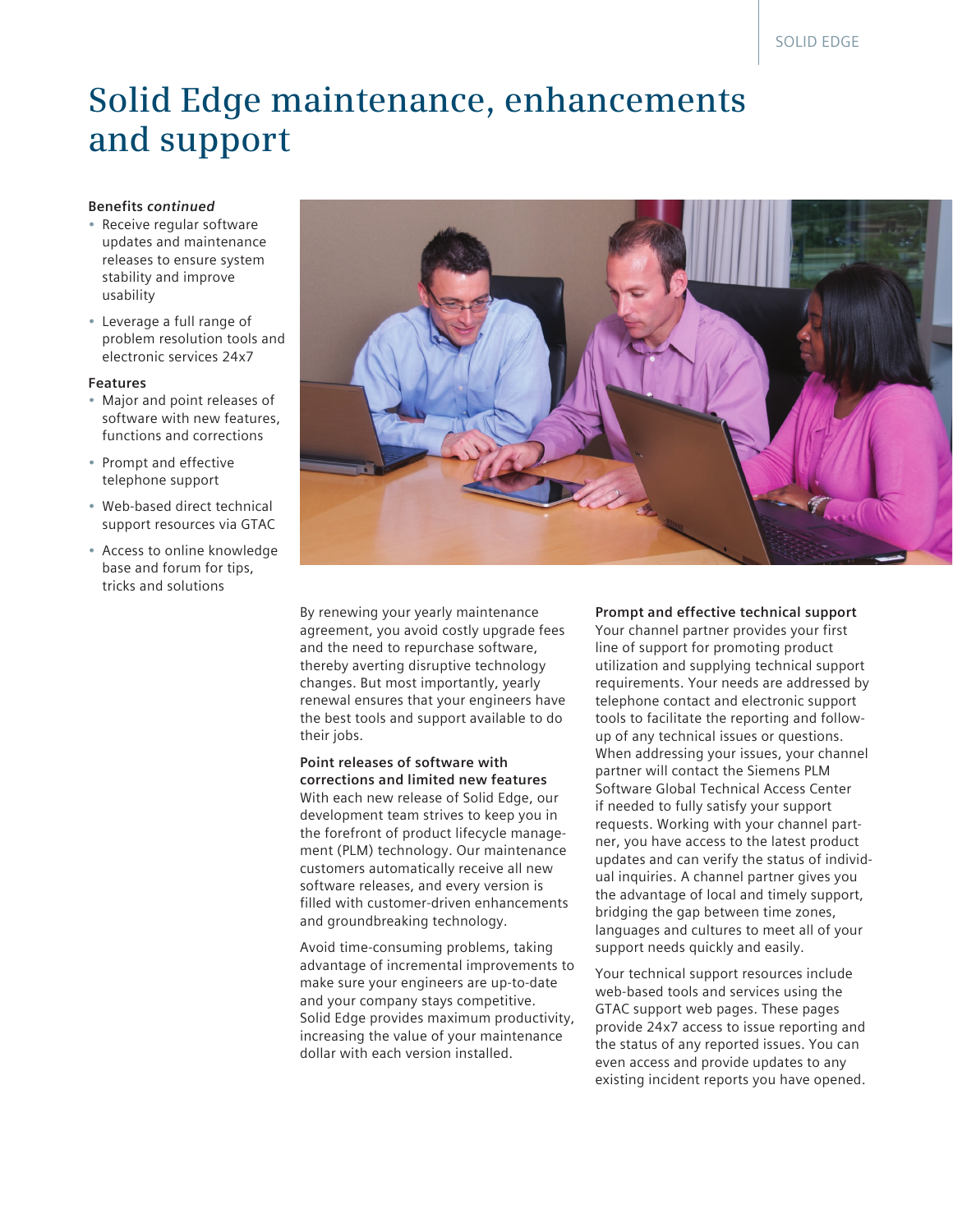

The GTAC support site has a symptom/solution knowledgebase called Solution Center that contains frequently asked questions, technical tips, reported problems and software error listings, newsletter articles and software field bulletins. This provides valuable support resources immediately and is available 24x7. You can track the progress of open issues, download and upload files, participate in user community discussion boards and access certification information about software and hardware configurations.

In addition, the support web pages provide email subscription services for support bulletins containing critical technical information, Solution Center articles, as well as technical newsletter articles with useful tips and tricks. With every new release, our documentation team delivers updated tutorials and release notes highlighting an overview of new functionality and improvements, and they are posted to the documentation section of our support website. You can also access the license management tools that provide an electronic copy of your license file and enable you to download a seven-day emergency license in the event of a license server or dongle failure.

Promote your productivity by working with your channel partner and the many tools and support services they have to offer.

For more information, visit [www.siemens.com/gtac](http://www.siemens.com/gtac)

#### **Solid Edge features**

The latest version of Solid Edge delivers hundreds of customer requests to accelerate 3D modeling, streamline design management, power up with new applications (apps) and enjoy an intuitive and productive user experience. Coupled with innovative synchronous technology, Solid Edge is empowering our customers to reimagine what's possible.

- Faster and more flexible 3D part and assembly modeling, photorealistic renderings and improved 2D drawing production capabilities that enable you to improve product design and get products to market ahead of your competitors
- Expanded visual design management capabilities enable you to complete projects faster and more efficiently
- Broader capabilities for design, manufacturing and collaboration with powerful new and expanded Solid Edge apps that speed the design through manufacturing process
- Significant user interface enhancements and easier access to leading design technology speed time-to-value for product development for all types of organizations, from startups to established manufacturers